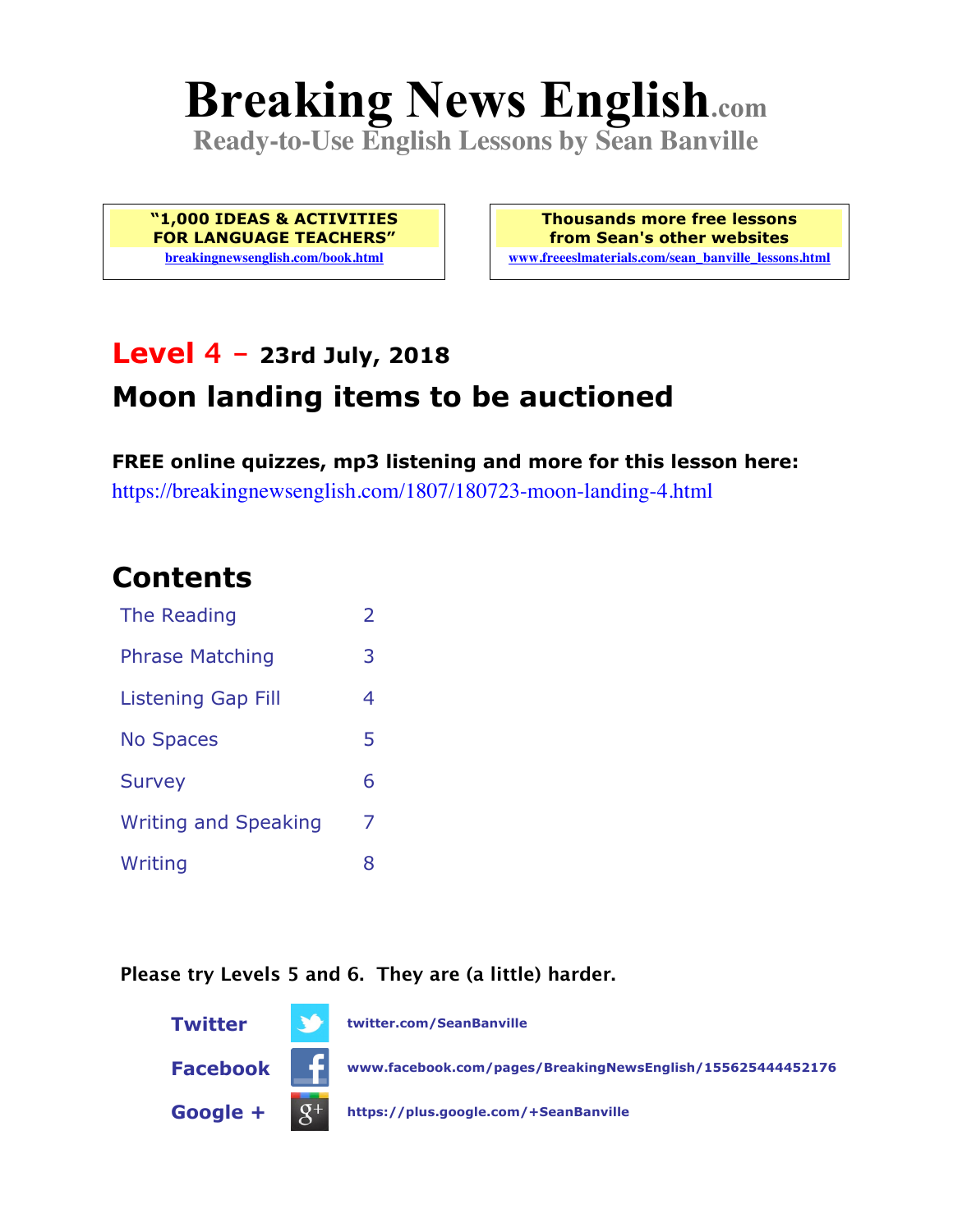### **THE READING**

From https://breakingnewsenglish.com/1807/180723-moon-landing-4.html

We will have a chance to buy a piece of space exploration history. Neil Armstrong's collection of mementos will be auctioned. Mr Armstrong was the first person to walk on the moon. Items from that lunar landing will go on sale, including a US flag and astronauts' medals. The auction house said the sale will be popular. It said: "Space is one of the very, very few categories that every single person seems to be interested in....They are fascinated by it."

Neil Armstrong kept his space souvenirs in his house. His son said his father never talked about what to do with them. He said: "He did save all the items, so he obviously felt they were worth saving." His sons decided to auction the items to share their father's legacy. They restored many of the items. They also said it was difficult to identify some things because there were not many people alive who were connected to the Apollo 11 mission.

Sources: https://**abcnews.go.com**/Technology/wireStory/giant-sale-neil-armstrongs-collection-auction-56712871 https://www.**engadget.com**/2018/07/20/neil-armstrong-collection-space-artifacts-auction/ https://www.**cleveland.com**/expo/news/erry-2018/07/4b2ea67c9d1707/2000-items-owned-byneil-armst.html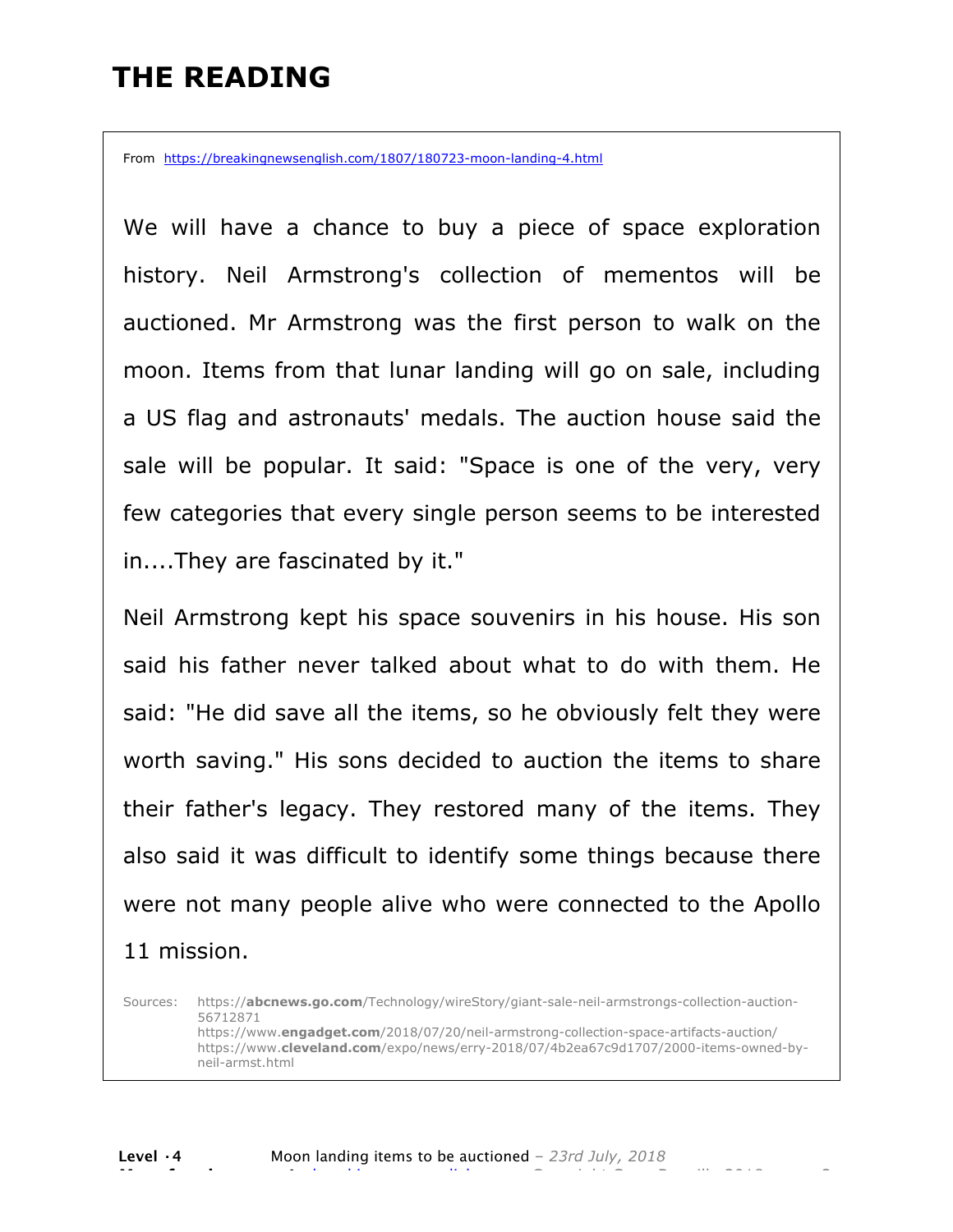# **PHRASE MATCHING**

From https://breakingnewsenglish.com/1807/180723-moon-landing-4.html

#### **PARAGRAPH ONE:**

| 1. a piece of space            |
|--------------------------------|
| 2. Neil Armstrong's collection |
| 3. the first person to walk    |
| 4. lunar                       |
| 5. the sale will               |
| 6. one of the very, very       |
| 7. every single person seems   |
| 8. They are fascinated         |
|                                |

#### **PARAGRAPH TWO:**

| 1. talked about what to         |              | a. alive             |
|---------------------------------|--------------|----------------------|
| 2. he obviously felt they were  | b.           | legacy               |
| 3. His sons decided to          |              | c. worth saving      |
| 4. share their father's         | d.           | mission              |
| 5. They restored many           |              | e. auction the items |
| 6. it was difficult to identify | $f_{\rm{r}}$ | of the items         |
| 7. there were not many people   |              | g. do with them      |
| 8. connected to the Apollo 11   |              | h. some things       |

a. to be interested

b. on the moon

c. of mementos

e. few categories

g. be popular

h. landing

f. exploration history

d. by it

**Level ·4** Moon landing items to be auctioned *– 23rd July, 2018* **More free lessons at** breakingnewsenglish.com - Copyright Sean Banville 2018 3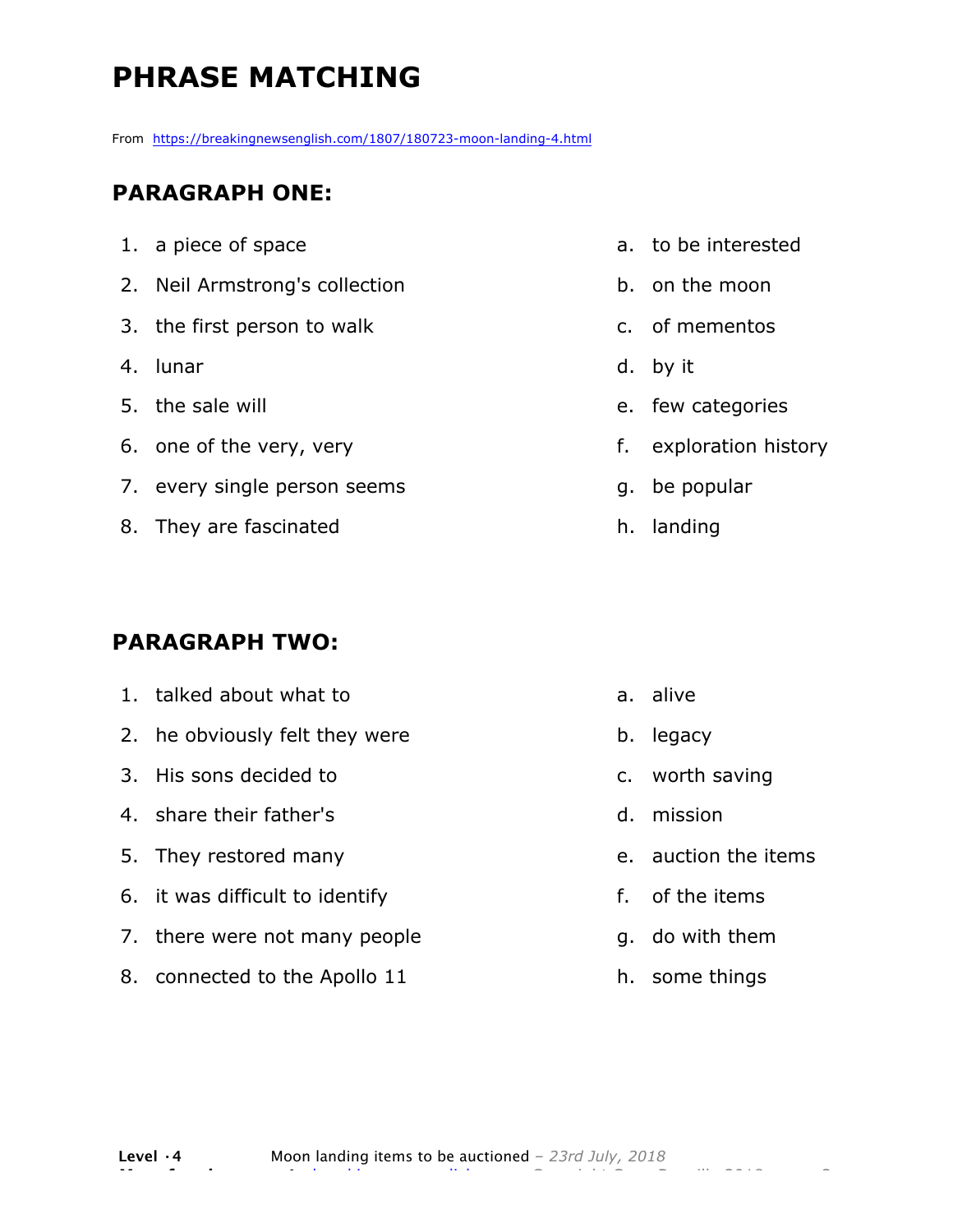### **LISTEN AND FILL IN THE GAPS**

From https://breakingnewsenglish.com/1807/180723-moon-landing-4.html

We will have a (1) \_\_\_\_\_\_\_\_\_\_\_\_\_\_\_\_\_\_\_ a piece of space exploration history. Neil Armstrong's (2) \_\_\_\_\_\_\_\_\_\_\_\_\_\_\_\_\_\_\_\_\_\_\_ will be auctioned. Mr Armstrong was the first person to walk on the moon. Items from (3) \_\_\_\_\_\_\_\_\_\_\_\_\_\_\_\_\_\_\_ will go on sale, including a US flag and astronauts' medals. The auction house (4) \_\_\_\_\_\_\_\_\_\_\_\_\_\_\_\_\_\_\_\_\_\_\_\_ will be popular. It said: "Space is one of the very, (5) \_\_\_\_\_\_\_\_\_\_\_\_\_\_\_\_\_\_\_\_\_\_\_\_\_\_\_\_\_\_that every single person seems to be interested in....They are (6) \_\_\_\_\_\_\_\_\_\_\_\_\_\_\_\_\_\_\_." Neil Armstrong (7) The souvenirs in his house. His son said his father never (8) \_\_\_\_\_\_\_\_\_\_\_\_\_\_\_\_\_\_\_\_\_\_\_ to do with them. He said: "He did save all the items, so he obviously felt they (9) **The Contract External Studies of the items to share** (9) **The interest of the items to share** (10) \_\_\_\_\_\_\_\_\_\_\_\_\_\_\_\_\_\_\_. They restored many of the items. They also said it was difficult to  $(11)$  decause there were not many people alive who were (12) \_\_\_\_\_\_\_\_\_\_\_\_\_\_\_\_\_\_\_ Apollo 11 mission.

**Level ·4** Moon landing items to be auctioned *– 23rd July, 2018* **More free lessons at** breakingnewsenglish.com - Copyright Sean Banville 2018 4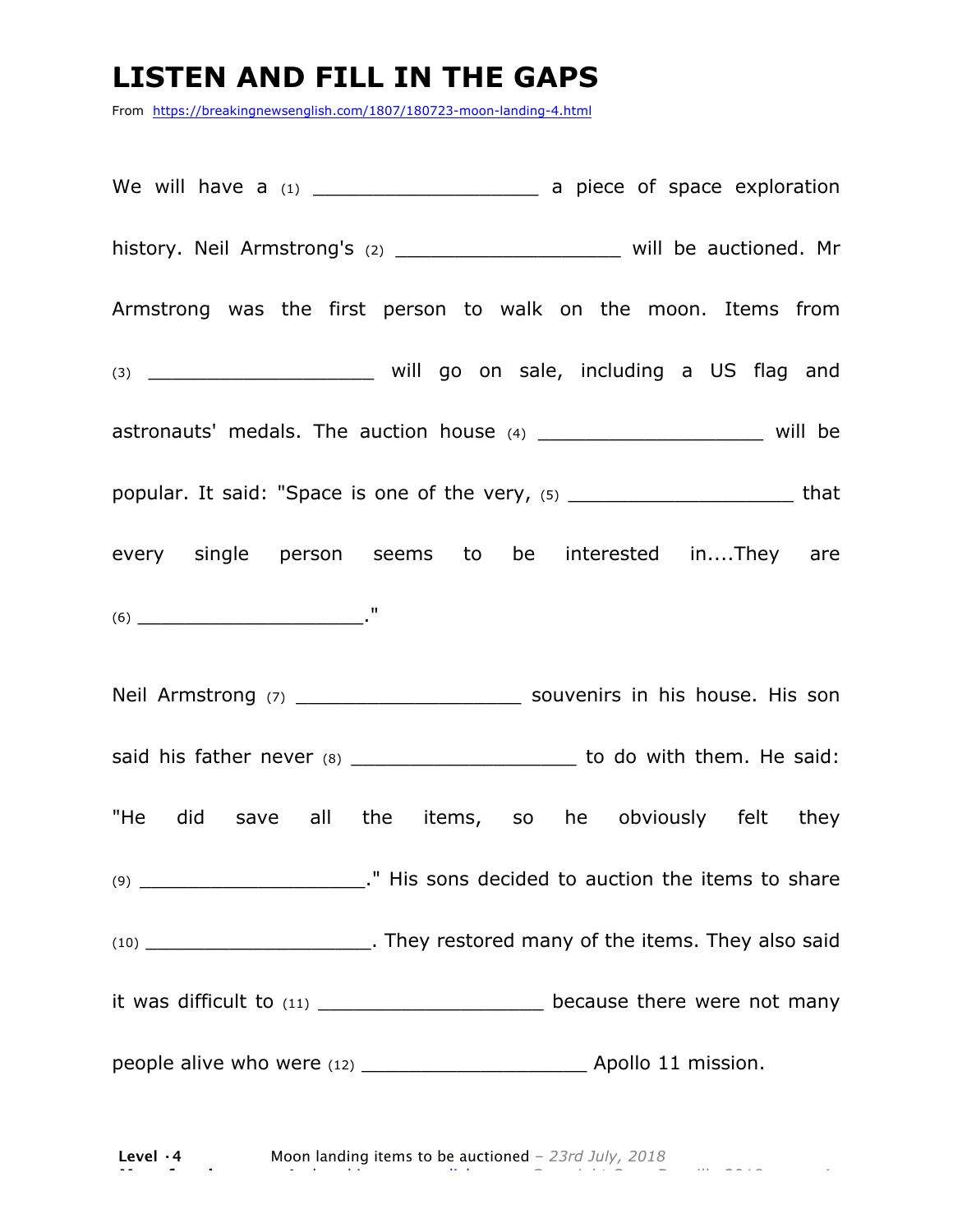# **PUT A SLASH ( / )WHERE THE SPACES ARE**

From https://breakingnewsenglish.com/1807/180723-moon-landing-4.html

Wewillhaveachancetobuyapieceofspaceexplorationhistory.NeilArm strong'scollectionofmementoswillbeauctioned.MrArmstrongwasthe firstpersontowalkonthemoon.Itemsfromthatlunarlandingwillgoons ale,includingaUSflagandastronauts'medals.Theauctionhousesaidth esalewillbepopular.Itsaid:"Spaceisoneofthevery,veryfewcategories thateverysinglepersonseemstobeinterestedin....Theyarefascinated byit."NeilArmstrongkepthisspacesouvenirsinhishouse.Hissonsaidhi sfathernevertalkedaboutwhattodowiththem.Hesaid:"Hedidsaveallt heitems,soheobviouslyfelttheywereworthsaving."Hissonsdecidedto auctiontheitemstosharetheirfather'slegacy.Theyrestoredmanyofth eitems.Theyalsosaiditwasdifficulttoidentifysomethingsbecausether ewerenotmanypeoplealivewhowereconnectedtotheApollo11missio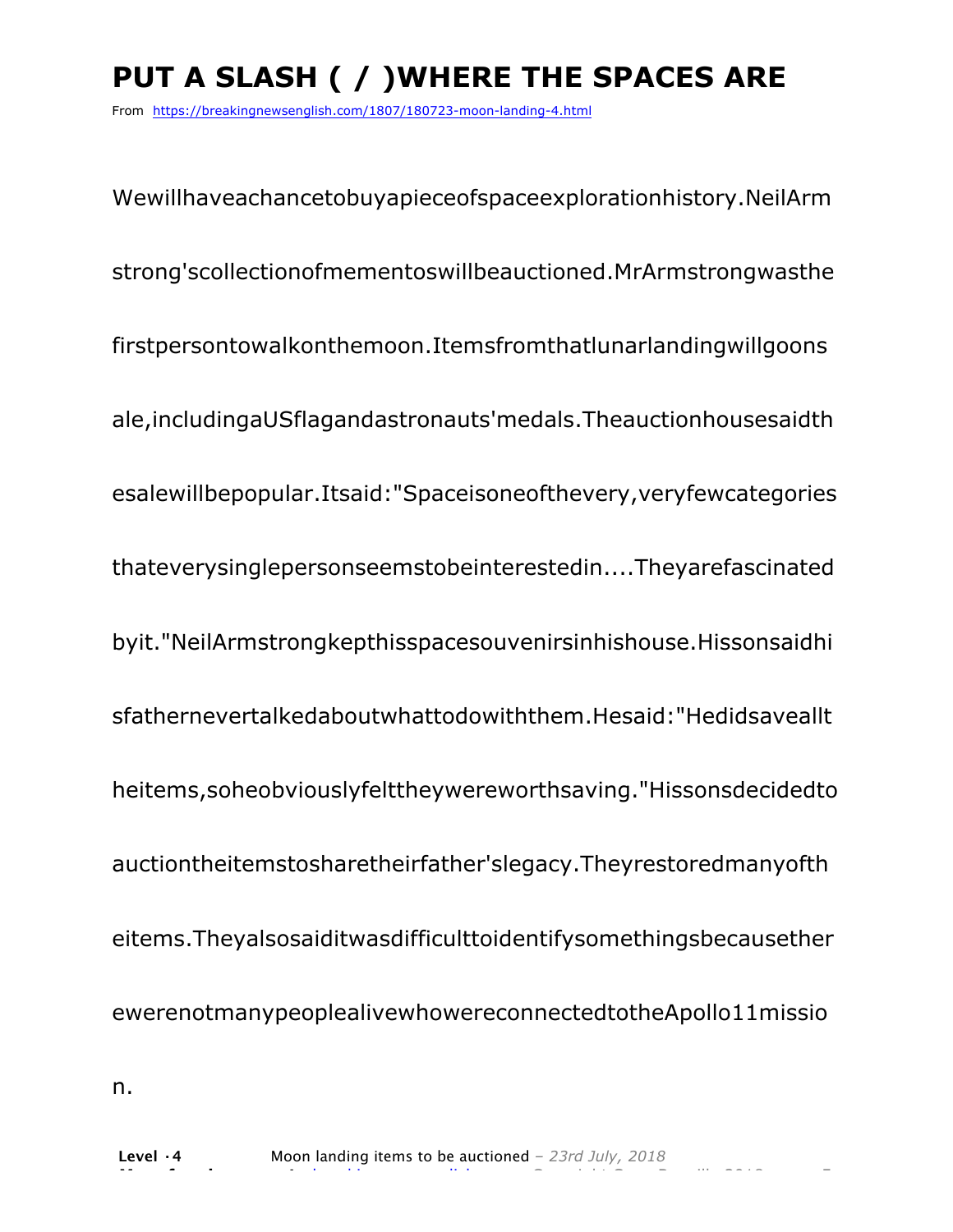# **THE MOON LANDING SURVEY**

From https://breakingnewsenglish.com/1807/180723-moon-landing-4.html

Write five GOOD questions about the Moon landing in the table. Do this in pairs. Each student must write the questions on his / her own paper. When you have finished, interview other students. Write down their answers.

|      | STUDENT 1 | STUDENT 2 | STUDENT 3 |
|------|-----------|-----------|-----------|
| Q.1. |           |           |           |
| Q.2. |           |           |           |
| Q.3. |           |           |           |
| Q.4. |           |           |           |
| Q.5. |           |           |           |

- Now return to your original partner and share and talk about what you found out. Change partners often.
- Make mini-presentations to other groups on your findings.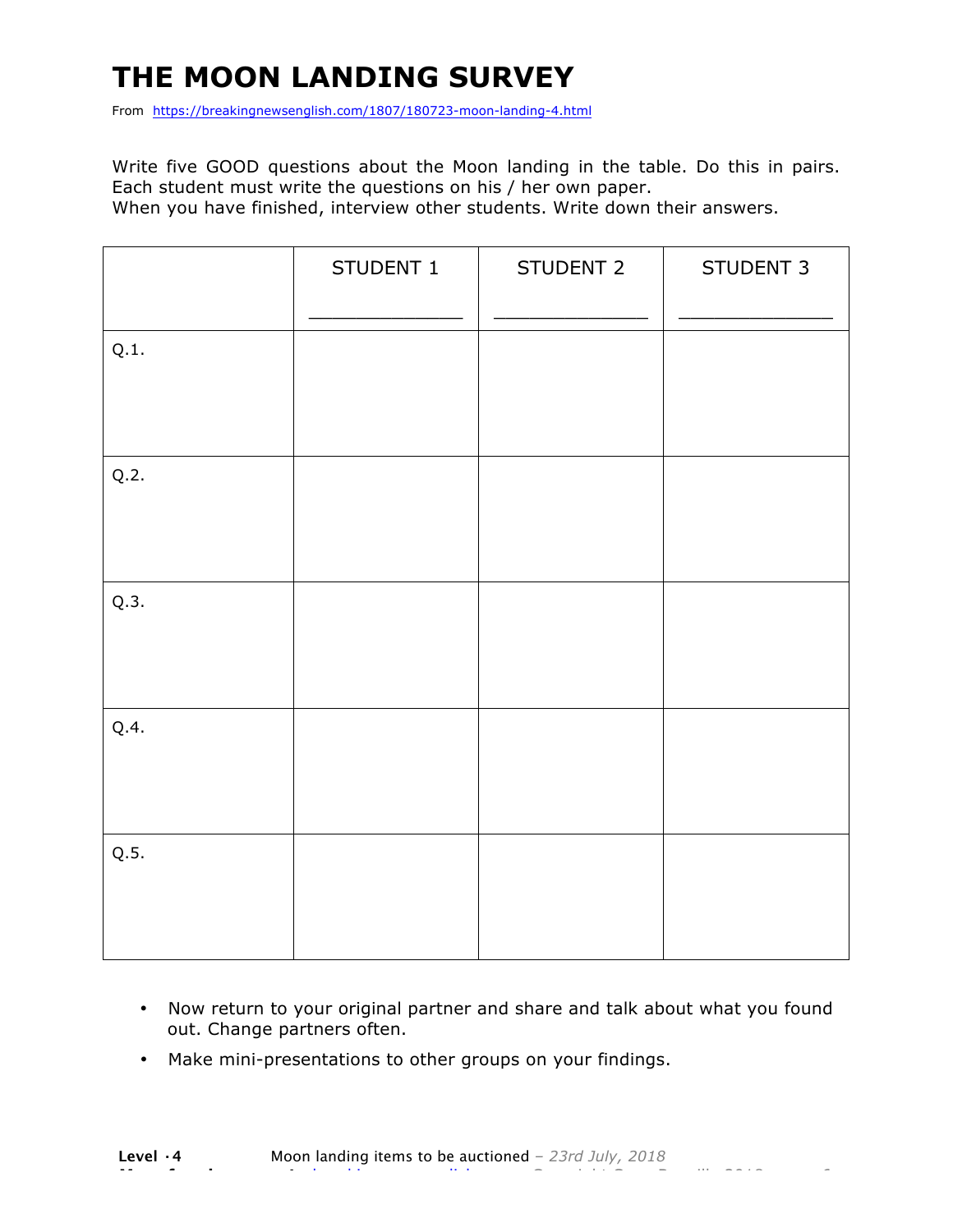### **WRITE QUESTIONS & ASK YOUR PARTNER(S)**

Student A: Do not show these to your speaking partner(s).

| a) |  |  |
|----|--|--|
| b) |  |  |
| c) |  |  |
| d) |  |  |
| e) |  |  |
| f) |  |  |
|    |  |  |

*Moon landing items to be auctioned – 23rd July, 2018* More free lessons at breakingnewsenglish.com

### **WRITE QUESTIONS & ASK YOUR PARTNER(S)**

-----------------------------------------------------------------------------

Student B: Do not show these to your speaking partner(s).

| a) |  |  |
|----|--|--|
| b) |  |  |
| c) |  |  |
| d) |  |  |
| e) |  |  |
| f) |  |  |
|    |  |  |